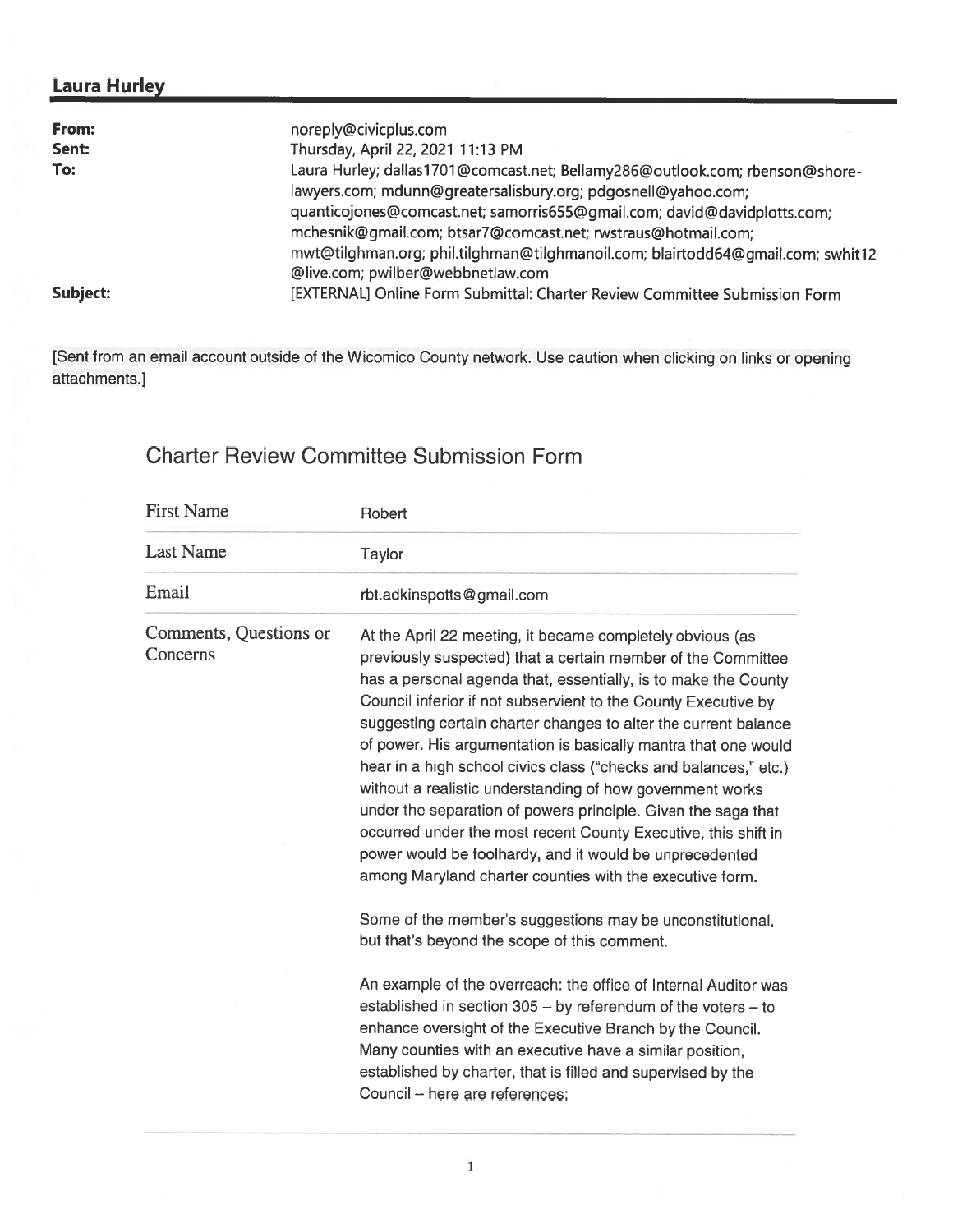Anne Arundel — sections 310 & 311 Baltimore — section 311 Harford — sections 13 and 214 Howard — sections 212 and 213 Prince George's — section 313

In each of these counties, Council action under sections mentioned above is either specifically exemp<sup>t</sup> from executive veto, in language similar to that in section 305.E. of the Wicomico County Charter, or the language makes clear that the Council is unfettered by the Executive. In two other executive counties, Cecil and Frederick, there is an express provision that provides broad authority for investigations by the Council of the executive branch, including the power to compe<sup>l</sup> testimony and require the production of evidence (books & records, etc.) — and many of the other County's mentioned above have <sup>a</sup> similar provision. Montgomery County has an "Inspector General" that (per the county code) appointed and supervised by the Council.

I strongly sugges<sup>t</sup> that the Committee reconsider and rescind its decision to recommend changing section 305.E. by (among other things) deleting the proviso regarding exemption from executive veto. Also, the Committee should recommend adding to the Charter <sup>a</sup> provision such as this (from the Howard County Charter):

Section 214. - Investigation by the Council.

The Council may make, or cause to be made, investigations into the affairs of the County and the conduct of any County department, office or agency and for this purpose may subpoena witnesses, administer oaths, take testimony, and require the production of evidence. It shall be deemed <sup>a</sup> misdemeanor for any person to fail or refuse to obey <sup>a</sup> lawful order issued in the exercise of these powers by the Council and upon conviction thereof shall be punishable by fine of not more than \$1 000.00, or by imprisonment for not more than thirty days, or both.

More broadly, the Committee should make <sup>a</sup> comprehensive review of the charters elsewhere before acting on significant matters, such as filling vacancies, and other matters of real significance. Perhaps, there could be subcommittees to look at specific matters in sugges<sup>t</sup> revision (or no change) with substantive written analysis.

It was encouraging to hear that nothing is ye<sup>t</sup> cast in stone matters discussed above and earlier decisions need further serious analysis and discussion.